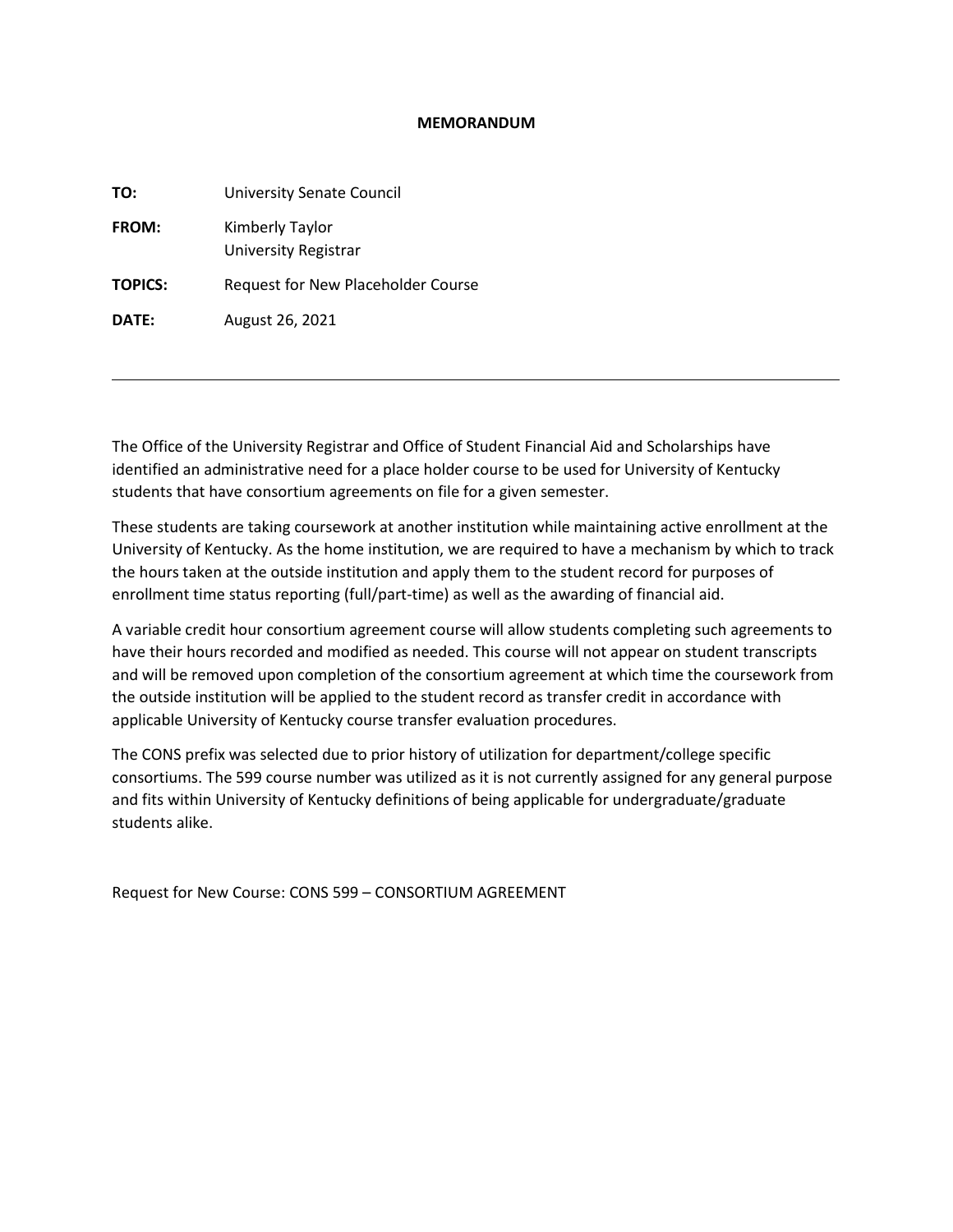# **3.2.1 COURSES**

### **3.2.2 COURSE NUMBERING SYSTEM**

### **3.2.2.1 Standard numbering system**

The number system reflects the level of course material and associated rigor. With the exception of upper graduate level and professional courses, any prerequisite restrictions limiting the level of a student accepted into a course shall be specified in a course's prerequisites. [US: 11/14/2016] Courses shall be numbered as follows:

| 001-099   | No credit, non-degree and/or developmental courses; [US: 9/10/2001]                                                                                                                        |
|-----------|--------------------------------------------------------------------------------------------------------------------------------------------------------------------------------------------|
| 100-199   | Freshmen-level course; undergraduate credit only; [US: 11/14/2016]                                                                                                                         |
| 200-299   | Sophomore-level course; undergraduate credit only; [US: 11/14/2016]                                                                                                                        |
| 300-399   | Junior-level course; undergraduate credit only; [US: 11/14/2016]                                                                                                                           |
| 400-499   | Advanced junior- and senior-level course; undergraduate credit only;                                                                                                                       |
| 400G-499G | Senior and first-year graduate-level course; graduate credit for non-majors only; [US:<br>11/14/2016]                                                                                      |
| 500-599   | First-year graduate-level course; undergraduate and graduate credit; [US: 11/14/2016]                                                                                                      |
| 600-799   | Upper graduate-level course; open only to graduate students; [US: 11/14/2016]                                                                                                              |
| 800-999   | Professional programs course; open only to students enrolled in professional degree<br>programs (see SR 9.14Error! Reference source not found.). [US: 2/13/2012;<br>11/14/2016; 3/19/2018] |

#### **3.2.2.2 Exceptions**

Exceptions to the requirements for admission to courses may be made as follows [US: 11/14/2016]:

Seniors with superior ability or preparation may be admitted to courses numbered between 600 and 799, upon approval of the instructor, the dean of the student's college and the dean of the Graduate School.

## **3.2.2.3 Blocks of Numbers for Certain Courses**

The following blocks of numbers are set aside by the Registrar's Office for use of specific courses as indicated: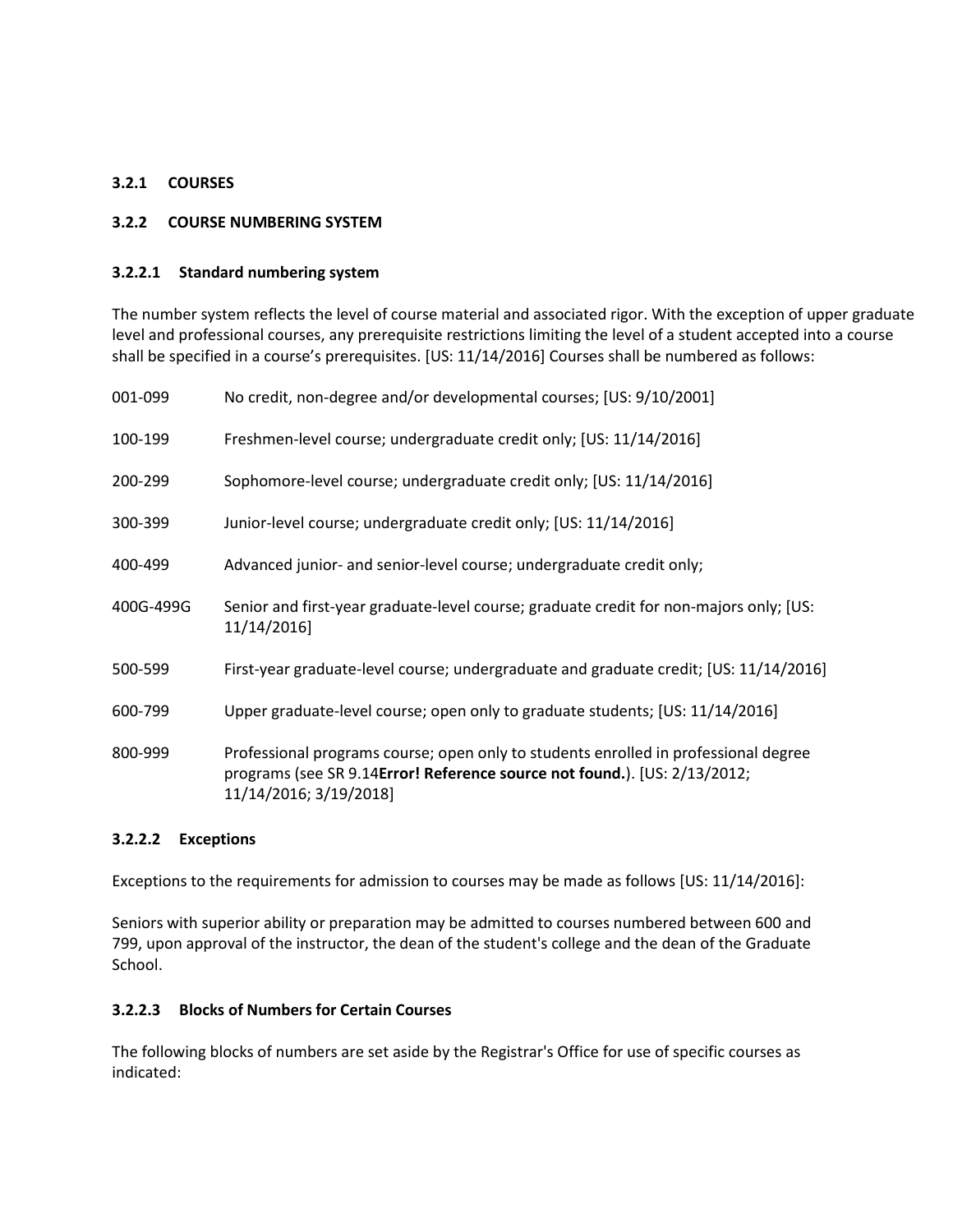# **3.2.2.3.1 395 Independent Work or Independent Study**

If a department offers more than one such course, numbers lower than 395 shall be used.

# **3.2.2.3.2 Community Engagement and Other Experiential Learning Courses**

# **3.2.2.3.2.1 Definitions**

For the purposes of experiential learning activities created and delivered from a unit faculty (SR 3.2.2.3.2), the following apply. Any experiential learning activity that is required for a certificate, degree or academic honor recorded on the transcript must be tracked by a Senate numbered course for zero or more credit hours.

Community engagement describes the collaboration between institutions of higher education and their larger communities (local, regional/state, national, global) for the mutually beneficial exchange of knowledge and resources in a context of partnership and reciprocity.

## **3.2.2.3.2.1.1 Community-based learning experiences**

These are for-credit courses in which students apply, and thereby achieve greater mastery of, theoretical knowledge in real-world settings under the supervision of a faculty member.

## **3.2.2.3.2.1.2 Service-learning.**

This is an integrative experience through which learners engage in thoughtfully organized actions in response to community identified assets and needs. Experiences are designed to be reciprocal exchanges of knowledge and resources accomplished through service and reflection. Learning outcomes promote academic and civic engagement and are focused on an equal balance between holistic learner development and community well-being. Service-learning can be credit bearing or non-credit bearing.

# **3.2.2.3.2.1.3 Outreach.**

This is a focus on the application and provision of institutional resources for community use. Outreach can be formal or informal educational approaches to deliver university (research-based) information to the people and communities.

### **3.2.2.3.2.1.4 Civic engagement.**

This is working to make a difference in the civic life (both political and non-political processes) of our communities and developing the combination of knowledge, skills, values and motivation to make that difference.

# **3.2.2.3.2.2 Reserved numbers for courses**

# **3.2.2.3.2.2.1 396 University experiential education**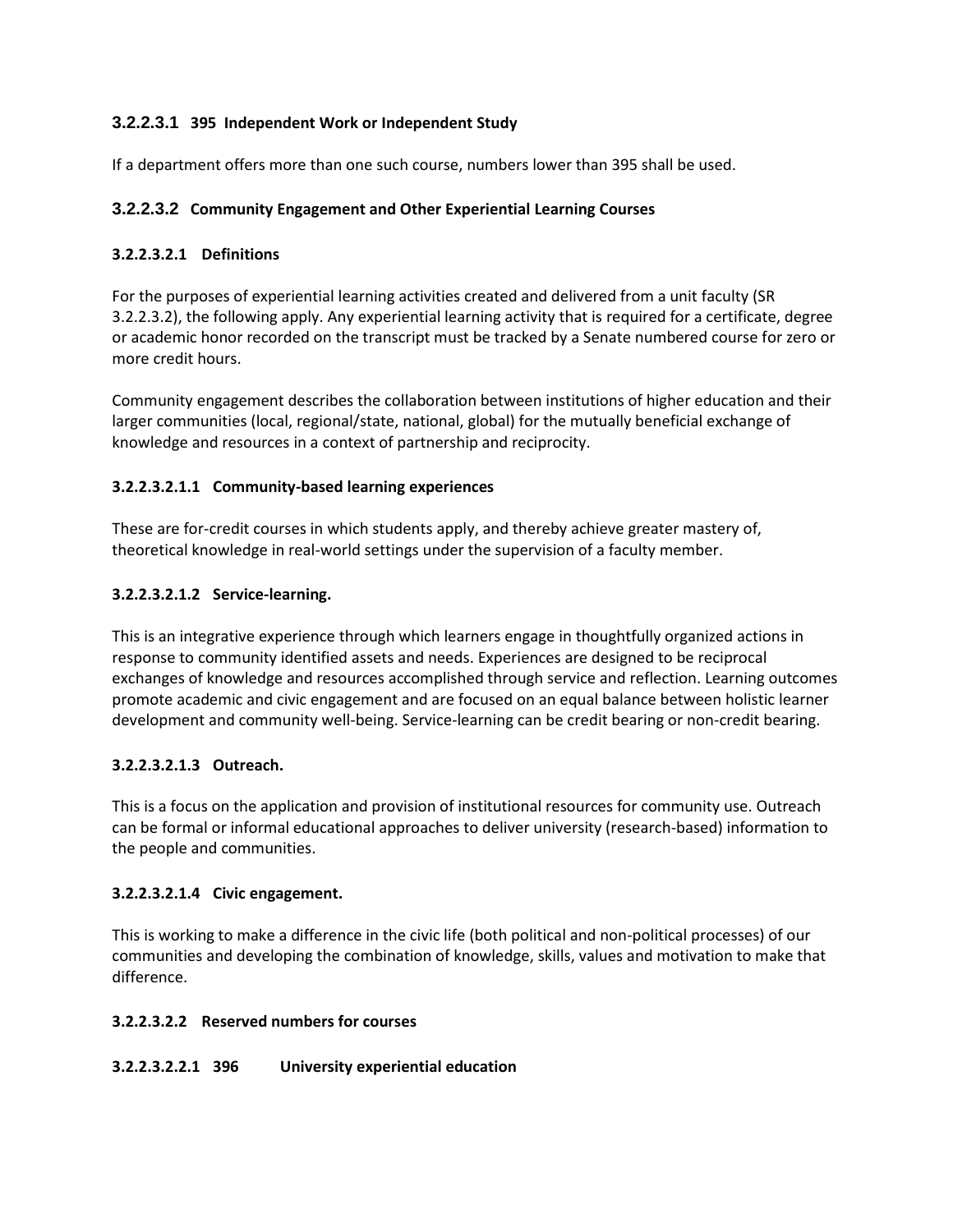### **3.2.2.3.2.2.2 399 Departmental field based experiential education**

May be repeated to a total of 30 hours. To provide the opportunity for students with the approval of a faculty member and the department chairman--or his/her designee--to earn credit for work-study experience. The student must work with a faculty member to describe the nature of the experience, the work to be performed, accompanying learning experiences, appropriate course credit for the work, and criteria by which the student's work may be evaluated. This information must be written and filed in the departmental office and the Office for Experiential Education prior to the student's registration for the course. *Bulletin* descriptions of these courses shall include an explicit statement of the need for filling out a learning contract.

# **3.2.2.3.3 CONS 599**

Reserved for enrollment of consortium agreement students for purposes of assigning and tracking financial aid awards and full-time/part-time status. [US: 9/13/2021]

## **3.2.2.3.33.2.2.3.4 748 Master's Thesis Research**

May be repeated three calendar years (0 credits). [US: 3/6/2000]

**3.2.2.3.43.2.2.3.5 749 Dissertation Research**

May be repeated three calendar years (0 credits). [US: 3/6/2000]

## **3.2.2.3.53.2.2.3.6 767 Dissertation Residency Credit**

Residency credit for dissertation research after the qualifying examination. Students may register for this course in the semester of the qualifying examination. A minimum of two semesters are required as well as continuous enrollment (Fall and Spring) until the dissertation is completed and defended. (2 credit hours). [US: 2/13/2012]

When the Senate approves a new graduate degree program the establishment of the 767 course is automatic, and does not need to be submitted per se through the course approval process. [SREC: 3/28/2012]

### **3.2.2.3.63.2.2.3.7 768 Residence credit for master's degree**

May be repeated once (1-6 credits equivalence).

**3.2.2.3.73.2.2.3.8 769 Residence credit for doctoral degree**

May be repeated indefinitely (0-12 credits equivalence).

**3.2.2.3.83.2.2.3.9 770–779 Seminar courses**

**3.2.2.3.93.2.2.3.10 790–799 Research courses**